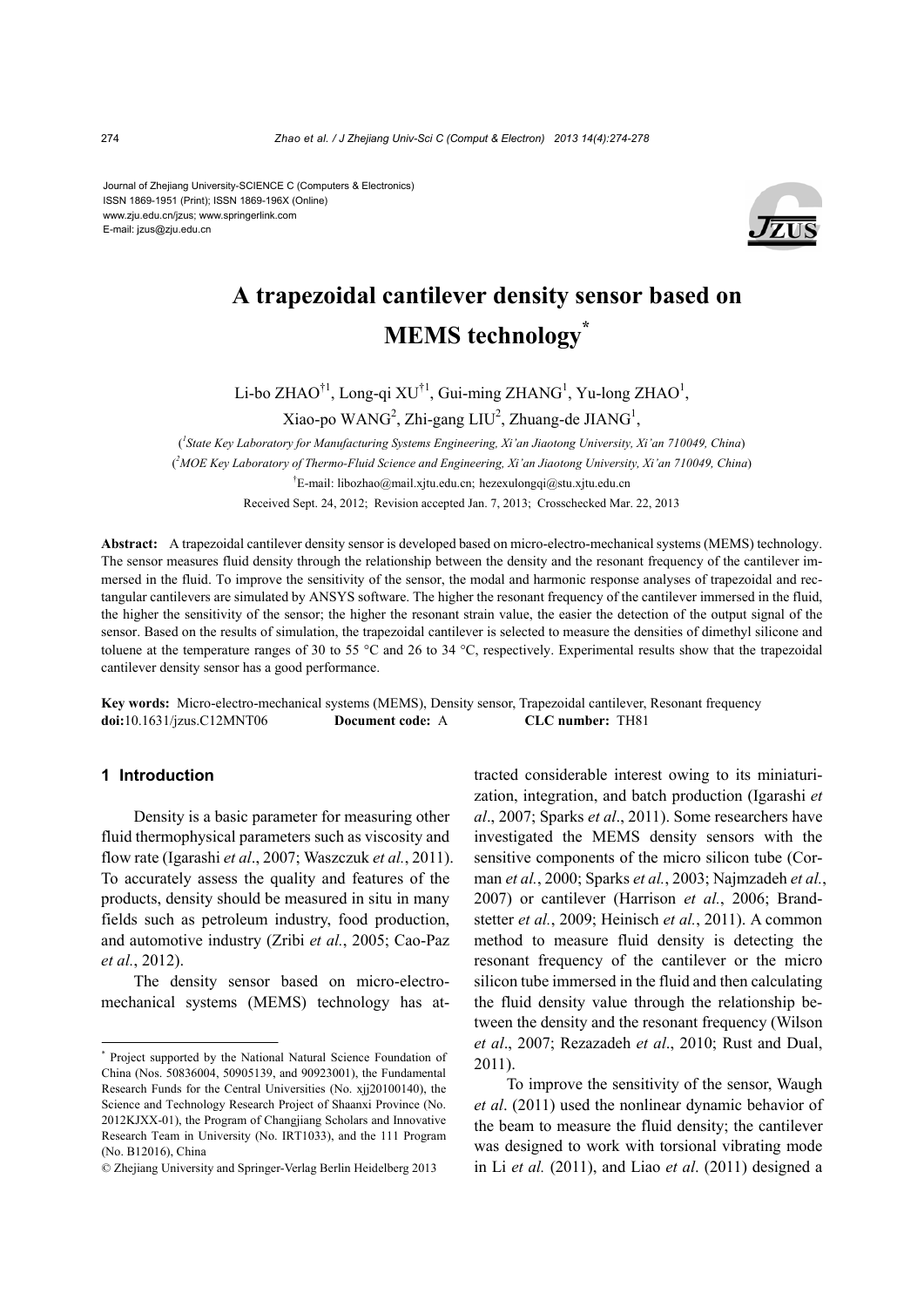cantilever with a square hole in the free end of the cantilever. The resonant frequency of the cantilever is related to its shape and dimension. In this paper, a trapezoidal cantilever density sensor is researched. The optimal size of the cantilever is obtained by harmonic response analysis and the cantilever is used to measure the densities of dimethyl silicone and toluene.

#### **2 Modal and harmonic response analysis**

Fig. 1 shows the simple models of rectangular and trapezoidal cantilevers. The left ends of the two cantilevers are fixed.



**Fig. 1 Models of the rectangular and trapezoidal cantilevers** 

*A*: free edge width of the trapezoidal cantilever; *B*: bottom edge width of the cantilever; *L*: length of the cantilever. For both cantilevers, *L=*1500 μm; *B* represents five different bottom widths of 2100, 2300, 2500, 2700, and 2900 μm; **A**<br> **A**<br> **A**<br> **Cantilevers**<br> *A*: free edge<br>
edge width<br>
bottom wid<br> *A*=1000 μm

Modal analyses of the rectangular and trapezoidal cantilevers are simulated by ANSYS software. Fig. 2 shows the curves of the first-order resonant frequency to the bottom edge width of the two cantilevers.



**Fig. 2 Curves of first-order resonant frequency to the bottom edge width of the two cantilevers** 

Harmonic response analysis results show that the first-order resonant maximum strain of the trapezoidal cantilever with width *B* of 2500 μm obtains the maximum value in five different widths, including 2100, 2300, 2500, 2700, and 2900 μm. Fig. 3 shows the maximum strains of the two cantilevers changing with the increase of *B*.



**Fig. 3 First-order resonant maximum strain of the two cantilevers as a function of width** 

The higher the maximum strain, the easier the detection of the output signal voltage of the sensor. From the analysis, the optimal size  $A \times B \times L$  of the trapezoidal cantilever is obtained with 1000 μm× 2500 μm×1500 μm.

#### **3 Working principle of the density sensor**

Fig. 4 shows the schematic diagram of the density sensor with the trapezoidal cantilever. Bonding pads 1 and 6 are used to supply AC current for the Ti-Pt-Au coil. Bonding pads 2 and 4 are used to supply DC current for the Wheatstone bridge. Bonding pads 3 and 5 are used to detect AC output signal voltage of the Wheatstone bridge due to the vibration of the trapezoidal cantilever. The trapezoidal cantilever is placed in the uniform magnetic field *T*. The direction of magnetic field *T* is parallel with the surface of the trapezoidal cantilever and vertical to the Ti-Pt-Au coil placed in the top edge of the trapezoidal cantilever (Fig. 4). When AC current is applied to the Ti-Pt-Au coil through bonding pads 1 and 6, the Ti-Pt-Au coil will generate AC Lorentz force, which actuates the trapezoidal cantilever to vibrate. The resonant frequency can be obtained through the method of frequency scanning.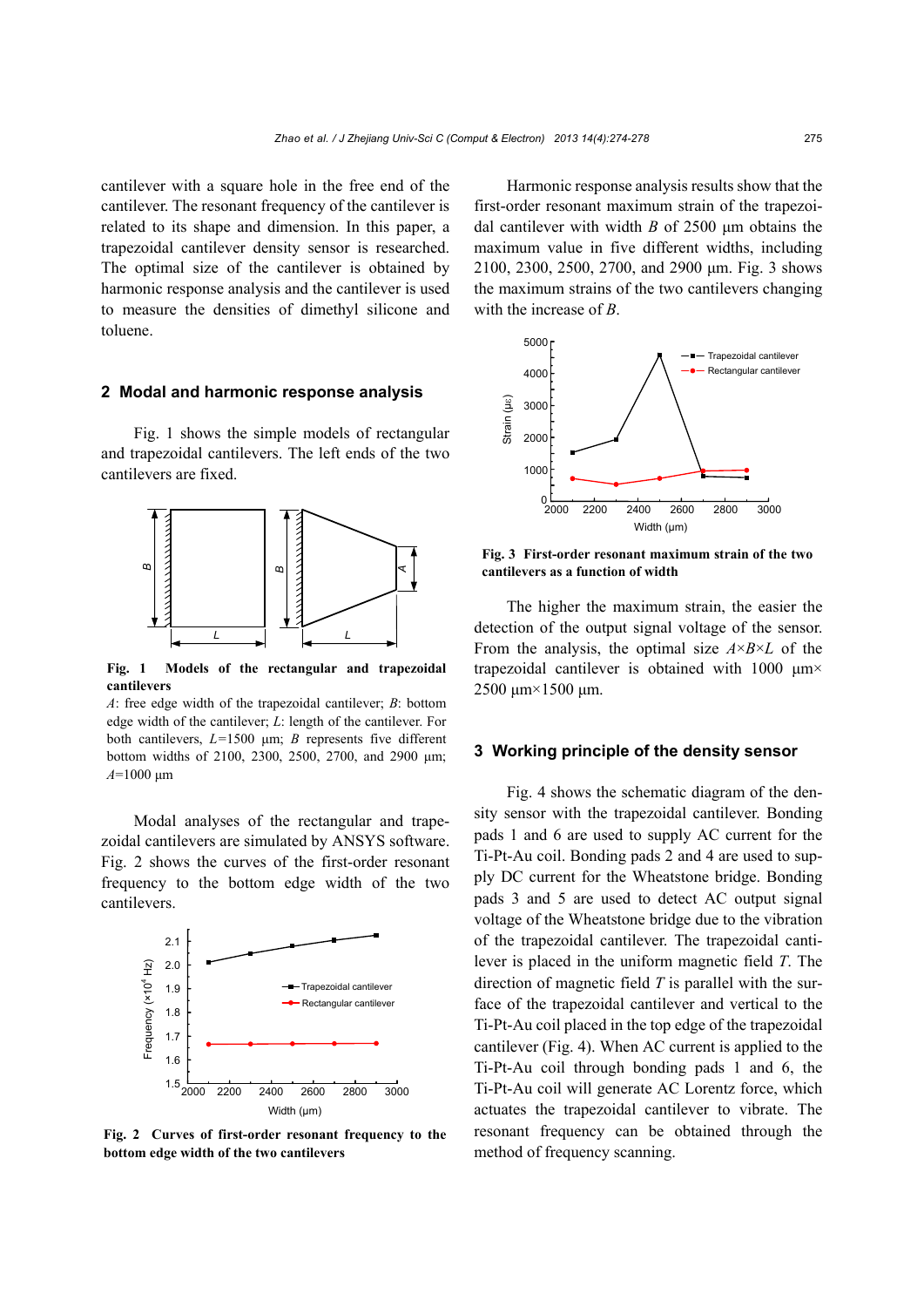

**Fig. 4 Schematic diagram of the trapezoidal cantilever density sensor** 

1–6, bonding pads; 7, Wheatstone bridge; 8, trapezoidal cantilever; 9, Ti-Pt-Au coil

The principle of the cantilever density sensor measuring fluid density is based on the fact that the fluid generates additional inertia load on the cantilever. The additional inertia load will change the resonant frequency of the cantilever immersed in the fluid (Ghatkesar *et al*., 2008). The cantilever has different resonant frequencies in the fluids with different densities. Thus, the fluid density can be calculated through the relationship between density and the resonant frequency of the cantilever immersed in the fluid. The relationship can be expressed as follows (Goodwin *et al*., 2006):

$$
\rho_{\rm f} = \frac{a}{f^2} + b,\tag{1}
$$

where  $\rho_f$  is the density of the fluid, *f* is the resonant frequency of the cantilever, and *a* and *b* are parameters related with the property of the cantilever which need to be calibrated through experiments.

#### **4 Density measurements**

The trapezoidal cantilever is packaged on the printed circuit board (PCB) with a large bonding pad (Fig. 5). Fig. 6 is the scanning electron micrograph (SEM) photo of the trapezoidal cantilever. To improve the sensitivity of the cantilever density sensor and easily detect output signal voltage of the Wheatstone bridge, a trapezoidal cantilever with the size  $A \times B \times L$  being 1000  $\mu$ m×2500  $\mu$ m×1500  $\mu$ m is selected to measure the densities of dimethyl silicone and toluene at the temperature ranges of 30 to 55 °C and 26 to 34 °C, respectively.



**Fig. 5 Photograph of the trapezoidal cantilever sensor** 



**Fig. 6 Scanning electron micrograph of the trapezoidal cantilever** 

The resonant frequencies of the trapezoidal cantilever immersed in dimethyl silicone are detected at the temperature range of 30 to 55 °C. Reference densities are provided by Refprop9.0 software. Table 1 shows the resonant frequencies and reference densities of dimethyl silicone.

**Table 1 Resonant frequencies and reference densities of dimethyl silicone**

| Temperature $(^{\circ}C)$ | Frequency (Hz) | Ref. density $(kg/m3)$ |
|---------------------------|----------------|------------------------|
| 30                        | 8644.73962     | 754.10                 |
| 35                        | 8668.78029     | 749.29                 |
| 40                        | 8690.36093     | 744.44                 |
| 45                        | 8711.35328     | 739.55                 |
| 50                        | 8734.62692     | 734.51                 |
| 55                        | 8754.64902     | 729.62                 |
|                           |                |                        |

The resonant frequency of the trapezoidal cantilever immersed in toluene is detected at the temperature range of 26 to 34 °C. Table 2 shows the resonant frequencies and reference densities of toluene.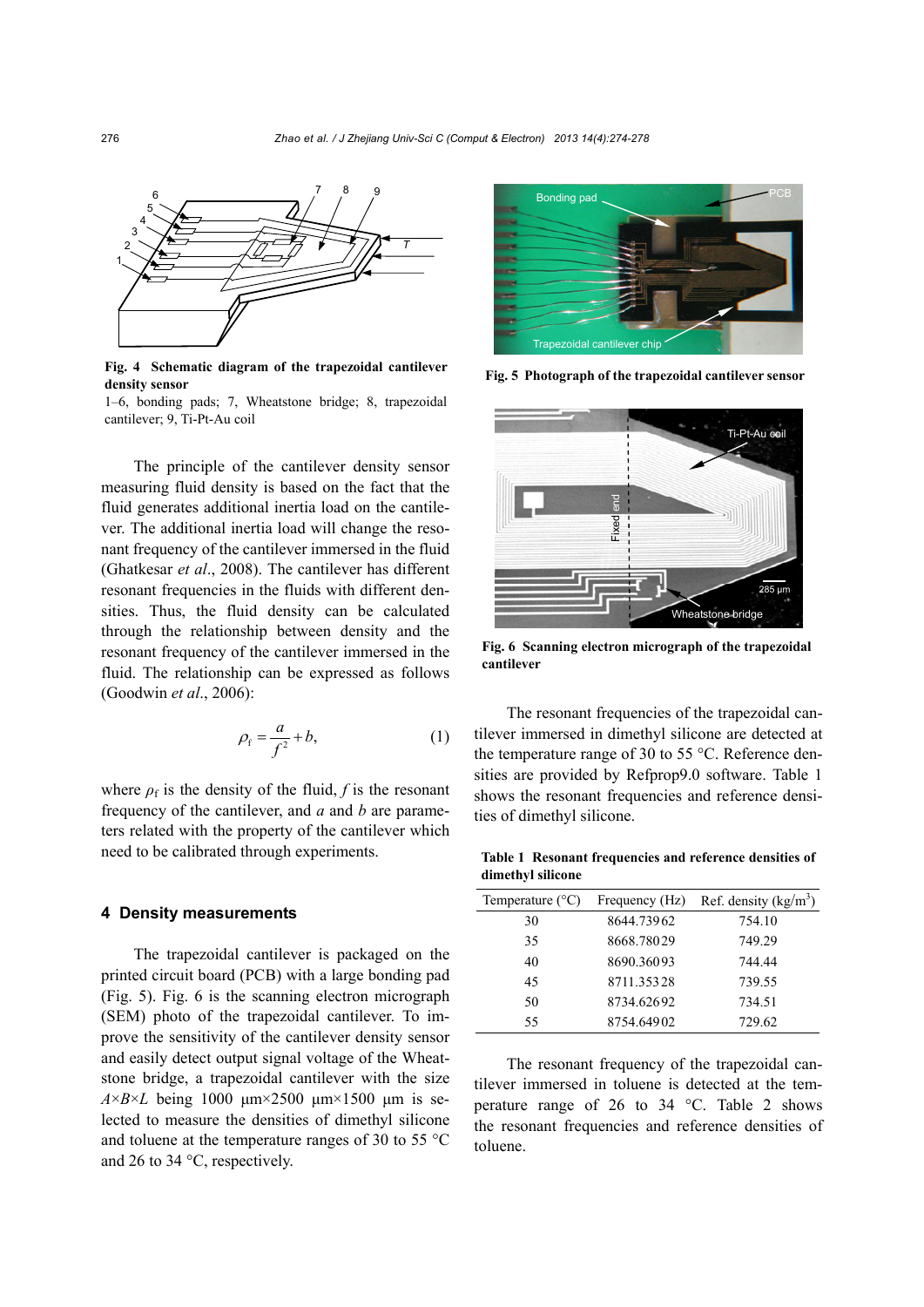**Table 2 Resonant frequencies and reference densities of toluene** 

| Temperature $(^{\circ}C)$ |            | Frequency (Hz) Ref. density $(kg/m3)$ |
|---------------------------|------------|---------------------------------------|
| 26                        | 8081.22428 | 861.31                                |
| 28                        | 8102.44811 | 859.44                                |
| 30                        | 8113.64067 | 857.57                                |
| 32                        | 8124.83397 | 855.70                                |
| 34                        | 8139.41582 | 853.83                                |

## **5 Results and discussion**

The resonant frequencies of the trapezoidal cantilever immersed in the dimethyl silicone and dimethyl silicone reference densities at the temperatures of 30 and 55 °C are used to calibrate constants *a* and *b* in Eq. (1):

$$
a=7.332\times10^{10}, b=-227.0153.
$$
 (2)

The resonant frequencies of the trapezoidal cantilever at the temperature range of 30 to 55  $^{\circ}$ C are substituted into Eq. (1) to calculate dimethyl silicone densities. Table 3 shows the measured densities of dimethyl silicone and deviations.

**Table 3 Reference densities and measured densities of dimethyl silicone**

| Temperature<br>$^{\circ}$ C) | Ref. density<br>(kg/m <sup>3</sup> ) | Meas. density<br>(kg/m <sup>3</sup> ) | Deviation<br>$\%$ |
|------------------------------|--------------------------------------|---------------------------------------|-------------------|
| 30                           | 754.10                               | 754.10                                | $\theta$          |
| 35                           | 749.29                               | 748.67                                | 0.083             |
| 40                           | 744.44                               | 743.83                                | 0.082             |
| 45                           | 739.55                               | 739.16                                | 0.053             |
| 50                           | 734.51                               | 734.01                                | 0.068             |
| 55                           | 729.62                               | 729.62                                |                   |

Then resonant frequencies of the trapezoidal cantilever immersed in the toluene and toluene reference densities at the temperatures 26 and 34 °C are used to calibrate constants *a* and *b* in Eq. (1):

$$
a=3.4286\times10^{10}, b=336.3089.
$$
 (3)

The resonant frequencies of the trapezoidal cantilever at the temperature range of 26 to 34 °C are substituted into Eq. (1) to calculate toluene densities. Table 4 shows the measured densities of toluene and deviations.

| toluene                      |                            |                             |                   |
|------------------------------|----------------------------|-----------------------------|-------------------|
| Temperature<br>$^{\circ}$ C) | Ref. density<br>$(kg/m^3)$ | Meas. density<br>$(kg/m^3)$ | Deviation<br>$\%$ |
| 26                           | 861.31                     | 861.31                      |                   |
| 28                           | 859.44                     | 858.56                      | 0.102             |
| 30                           | 857.57                     | 857.12                      | 0.052             |
| 32                           | 855.70                     | 855.69                      | 0.001             |
| 34                           | 853.83                     | 853.83                      | O                 |

**Table 4 Reference densities and measured densities of** 

The resonant frequency of the cantilever is related to its shape and dimension. The modal analyses of trapezoidal and rectangular cantilevers with different sizes are simulated. Modal analysis results show that the first-order resonant frequency of the trapezoidal cantilever is higher than that of the rectangular cantilever. The higher the resonant frequency of the cantilever, the higher the sensitivity of the sensor (Liao *et al.*, 2011). Therefore, the sensitivity of the trapezoidal cantilever sensor is higher than that of the rectangular cantilever sensor. Tables 5 and 6 show the sensitivities of the trapezoidal cantilever sensor immersed in dimethyl silicone and toluene, respectively.

**Table 5 Sensitivity of the trapezoidal cantilever sensor immersed in dimethyl silicone**

| Temperature<br>$^{\circ}\mathrm{C}$ | Frequency<br>(Hz) | Meas. density<br>(kg/m <sup>3</sup> ) | Sensitivity<br>$(Hz \cdot m^3/kg)$ |
|-------------------------------------|-------------------|---------------------------------------|------------------------------------|
| 30                                  | 8644.73962        | 754.10                                | 4.43                               |
| 35                                  | 8668.78029        | 748.67                                | 4.46                               |
| 40                                  | 8690.36093        | 743.83                                | 4.50                               |
| 45                                  | 8711.35328        | 739.16                                | 4.52                               |
| 50                                  | 8734.62692        | 734.01                                | 4.56                               |
| 55                                  | 8754.64902        | 729.62                                | 4.56                               |

|                     | Table 6 Sensitivity of the trapezoidal cantilever sensor |  |
|---------------------|----------------------------------------------------------|--|
| immersed in toluene |                                                          |  |

| Temperature | Frequency<br>(Hz) | Meas. density<br>(kg/m <sup>3</sup> ) | Sensitivity<br>$(Hz \cdot m^3/kg)$ |
|-------------|-------------------|---------------------------------------|------------------------------------|
| 26          | 8081.22428        | 861.31                                | 7.72                               |
| 28          | 8102.44811        | 858.56                                | 7.77                               |
| 30          | 8113.64067        | 857.12                                | 7.83                               |
| 32          | 8124.83397        | 855.69                                | 7.84                               |
| 34          | 8139.41582        | 853.83                                | 7.84                               |